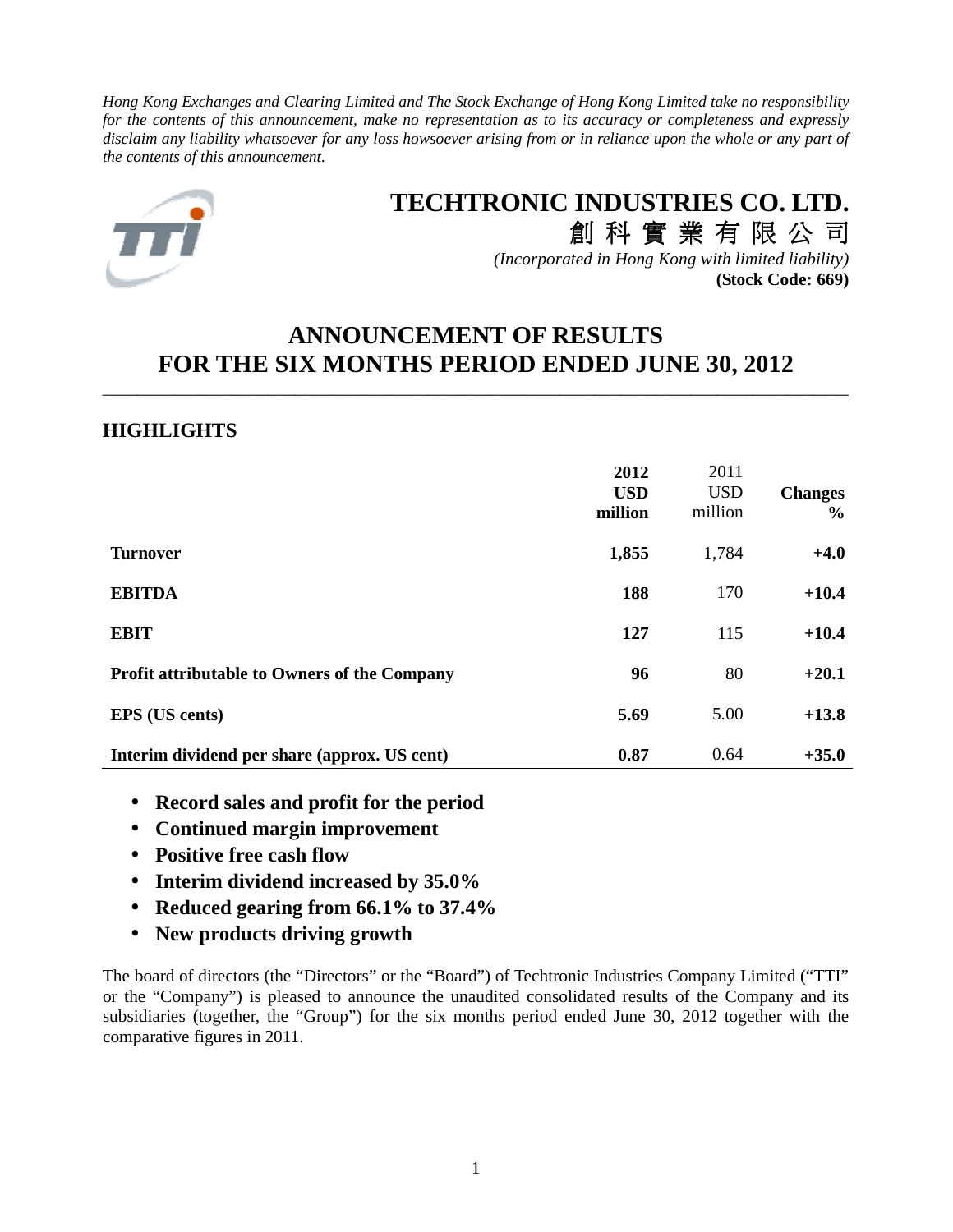## **INTERIM DIVIDEND**

The Directors have resolved to declare an interim dividend of HK6.75 cents (approximately US0.87 cent) (2011: HK5.00 cents (approximately US0.64 cent)) per share for the six months period ended June 30, 2012. The interim dividend will be paid to shareholders listed on the register of members of the Company on September 14, 2012. It is expected that the interim dividend will be paid on or about September 28, 2012.

## **MANAGEMENT'S DISCUSSION AND ANALYSIS**

#### **Record Sales and Profit**

TTI delivered record sales, record profit, and margin improvement for the period. This strong performance was a result of our ability to generate organic growth in existing and new markets, with powerful brands that connect with end-users, innovative new products with leading-edge technologies, and continuous improvement through operational efficiency and procurement.

Net profit attributable to shareholders was USD96 million, a 20.1% increase over the first half of 2011. Basic earnings per share was US5.69 cents, an increase of 13.8% compared to the same period last year. Total organic Group sales were up 5.2% before foreign currency impact. Foreign currency negatively impacted revenue by 1.2%. Our ongoing strategic focus on developing exciting new products contributed to the Group's growth and comprised one third of sales. We continued to drive our geographic expansion programs aggressively, generating rest-of-world organic sales growth of 8.5% before currency adjustments.

#### **Operational Efficiencies Deliver Margin Improvements**

Gross margin increased to 33.5% for the first half of 2012 from 32.9% for the first half of 2011. The improvement was achieved through productivity gains, including value engineering, lean manufacturing and supply chain efficiency programs, all of which have helped offset inflationary pressures. We were able to reduce headcount by 4.3% while growing sales 5.2%.

We continued investing in R&D and marketing to drive new product introductions and brand-building in global markets.

The Company continued to improve its working capital position. In the first six months of 2012, working capital as a percentage of sales improved to 18.9% as compared to 22.1% for the same period of 2011. Inventory was reduced by USD49 million, a 6.1% decrease compared to the same period last year.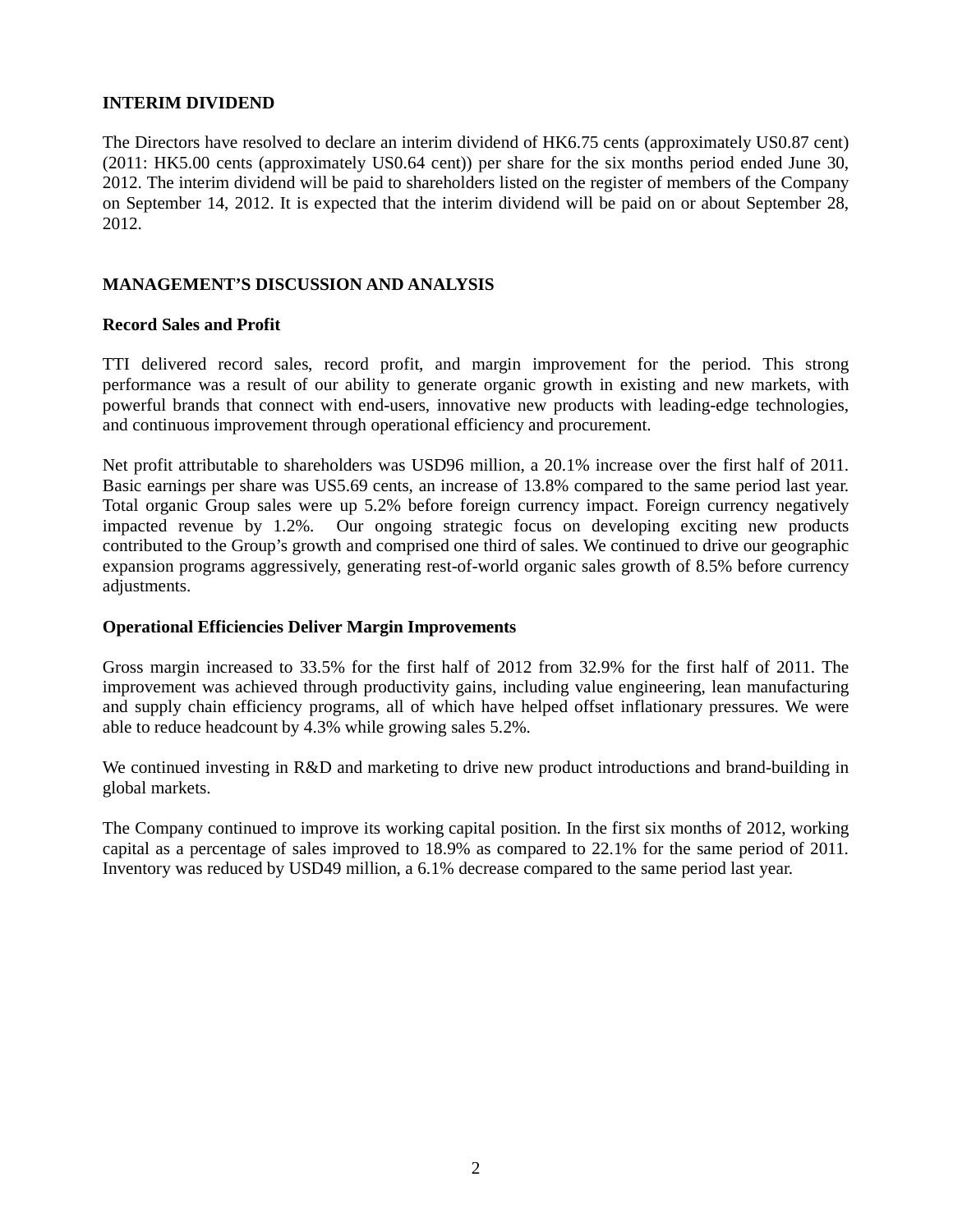#### **BUSINESS REVIEW**

## **Power Equipment Business Review**

The Power Equipment business, which includes Power Tools, Hand Tools, Outdoor Products and Accessories, delivered USD1.4 billion in sales, 10.1% higher than the same period last year before adjustments for currency. The business accounted for 75.9% of overall Group sales.

# *Industrial*

MILWAUKEE<sup>®</sup> recorded double-digit sales growth across all geographic regions in the first half of 2012. Growth was driven by the introduction of new products using MILWAUKEE®'s advanced technology, like the powerful M18<sup>®</sup> FUEL<sup>TM</sup> range of lithium ion cordless tools, further expansion of innovative hand tools and continued penetration of the distribution network, driving gains in market share. MILWAUKEE® Power Tool Accessories likewise continued to deliver market gains, posting robust double-digit sales growth. This was partly driven by the expansion of the SHOCKWAVE™ range of drilling and fastening accessories and aggressive conversion programs in key markets, which have helped expand our presence in the home center, construction, industrial and hardware channels.

#### *Consumer, Trade and Professional*

For the first half of 2012, the North American Consumer Power Tools Division posted mid single-digit gains within the home improvement marketplace while improving our market position. Driving the expansion was the ongoing launch of innovative new products backed by marketing activities to communicate benefits to end-users, the underlying strength of lithium cordless tool demand, the successful RIDGID<sup>®</sup> JobMax<sup>®</sup> lithium ion cordless multi-tools for professionals, and the continuing success of the  $RYOBI^@$  18-volt  $ONE+ System^@$  of cordless tools.

#### *Outdoor Products & Accessories*

Outdoor Products performed well despite second quarter weather-related challenges in our largest markets. This growth was supported by the robust sales of new RYOBI® lithium cordless outdoor products, expansion of the RYOBI<sup>®</sup> and HOMELITE<sup>®</sup> gas products, and growth in accessories.

RYOBI<sup>®</sup> lithium cordless products are rapidly gaining popularity among a growing segment of end-users who are adopting lithium cordless technology. As a result, lithium cordless outdoor products represent the fastest-growing segment in the outdoor category. The new RYOBI® outdoor lithium 40-volt products have been launched globally. This more powerful, higher-voltage lithium platform further strengthens the RYOBI<sup>®</sup> cordless offering, which includes 24-volt and the well-known, consumer market-leading  $\text{RVOBI}^{\circledast}$  18-volt ONE+ System<sup>®</sup>.

#### **Floor Care and Appliances Business Review**

The Floor Care and Appliance business, reported USD0.5 billion in sales, 7.9% lower than the same period last year before adjustments for currency. The business accounted for 24.1% of overall Group sales.

Sales of our branded floor care business declined 1.4% before currency adjustment, with Europe and rest-of-world growing double-digit while our OEM business contracted. The business in North America faced a challenging environment. Sales increased in Europe as we continued to expand distribution and sales in core categories. Australia and New Zealand achieved significantly higher sales as VAX<sup>®</sup> products gained market share.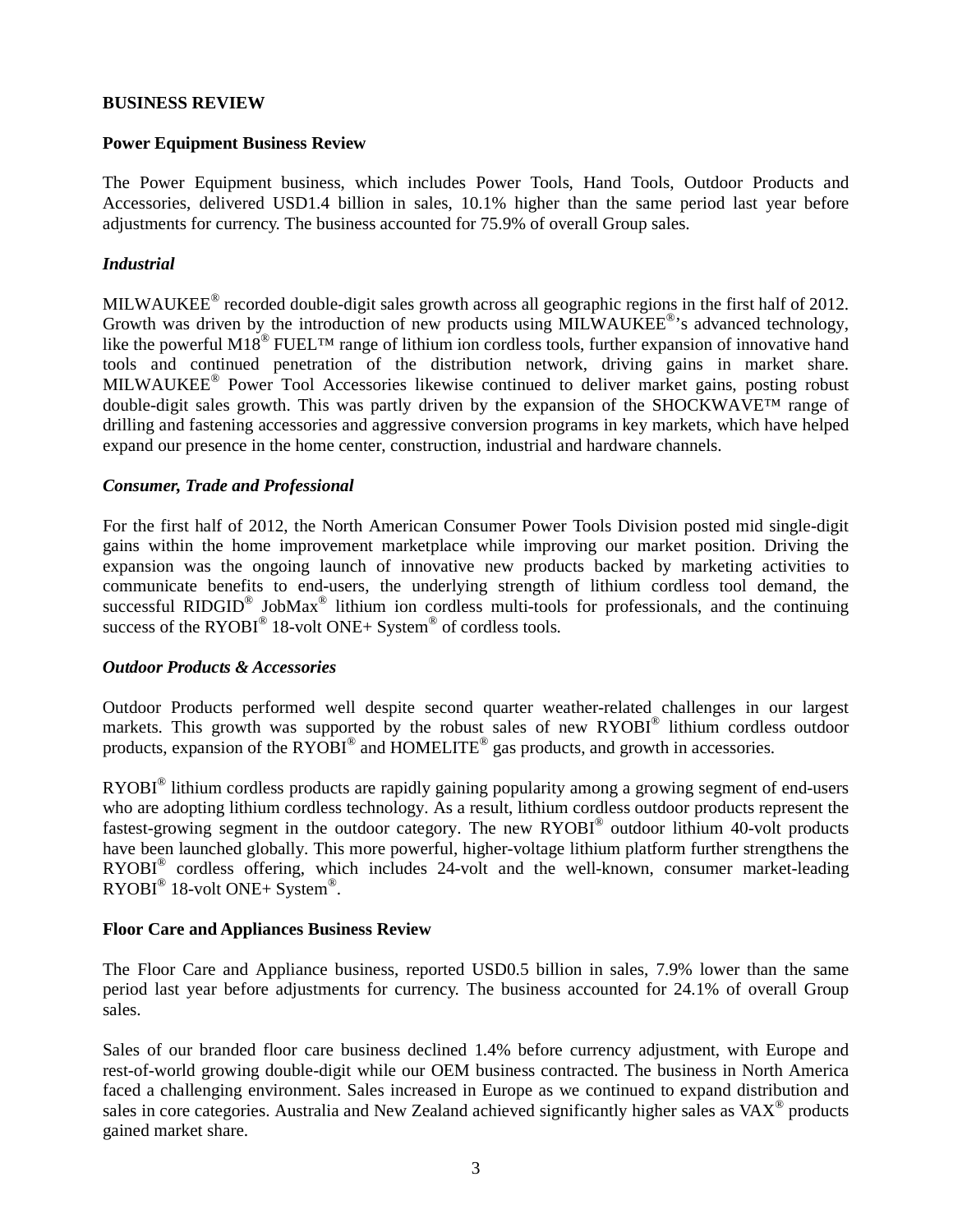# **FINANCIAL REVIEW**

# **Financial Results**

Turnover for the period under review amounted to USD1,855 million, 4.0% higher than the USD1,784 million reported for the same period last year. Profit attributable to Owners of the Company amounted to USD96 million as compared to USD80 million reported last year, an increase of 20.1%. Basic earnings per share was at US5.69 cents (2011: US5.00 cents).

EBITDA amounted to USD188 million, an increase of 10.4% as compared to the USD170 million reported in the same period last year.

EBIT amounted to USD127 million, an increase of 10.4% as compared to the USD115 million reported in the same period last year.

#### **Result Analysis**

#### *Gross Margin*

Gross margin improved to 33.5% as compared to 32.9% in the same period last year. The margin improvement was the result of new product introduction, category expansion all with higher margin, efficient production in the new PRC facilities, effective supply chain management and volume leverage on our economies of scale.

#### *Operating Expenses*

Total operating expenses for the period amounted to USD498 million as compared to USD474 million reported for the same period last year, representing 26.8% of turnover (2011: 26.6%). The Group continued to control non-strategic SG&A expenses and reinvested into strategic SG&A as planned.

Investment in product design and development amounted to USD37 million (2011: USD31 million), representing 2.0% of turnover (2011: 1.8%) reflecting our continuous investment in R&D even in times of economic challenge. With our new innovation centre in full operation in current period, efficiency and cost effectiveness is expected to be further improved in the coming years.

Net interest expenses for the period amounted to USD22 million as compared to USD28 million reported for the same period last year. Interest cover, expressed as a multiple of EBITDA to total interest was at 7.2 times (2011: 5.9 times).

Effective tax rate for the period was at 7.6% (2011: 8.0%). The Group will continue to leverage its global operations to further improve overall tax efficiencies.

#### **Liquidity and Financial Resources**

#### *Shareholders' Funds*

Total shareholders' funds amounted to USD1.5 billion, as compared to USD1.2 billion at December 31, 2011, an increase of 16.9%. Book value per share was USD0.80 as compared to USD0.78 at December 31, 2011, an increase of 2.6%.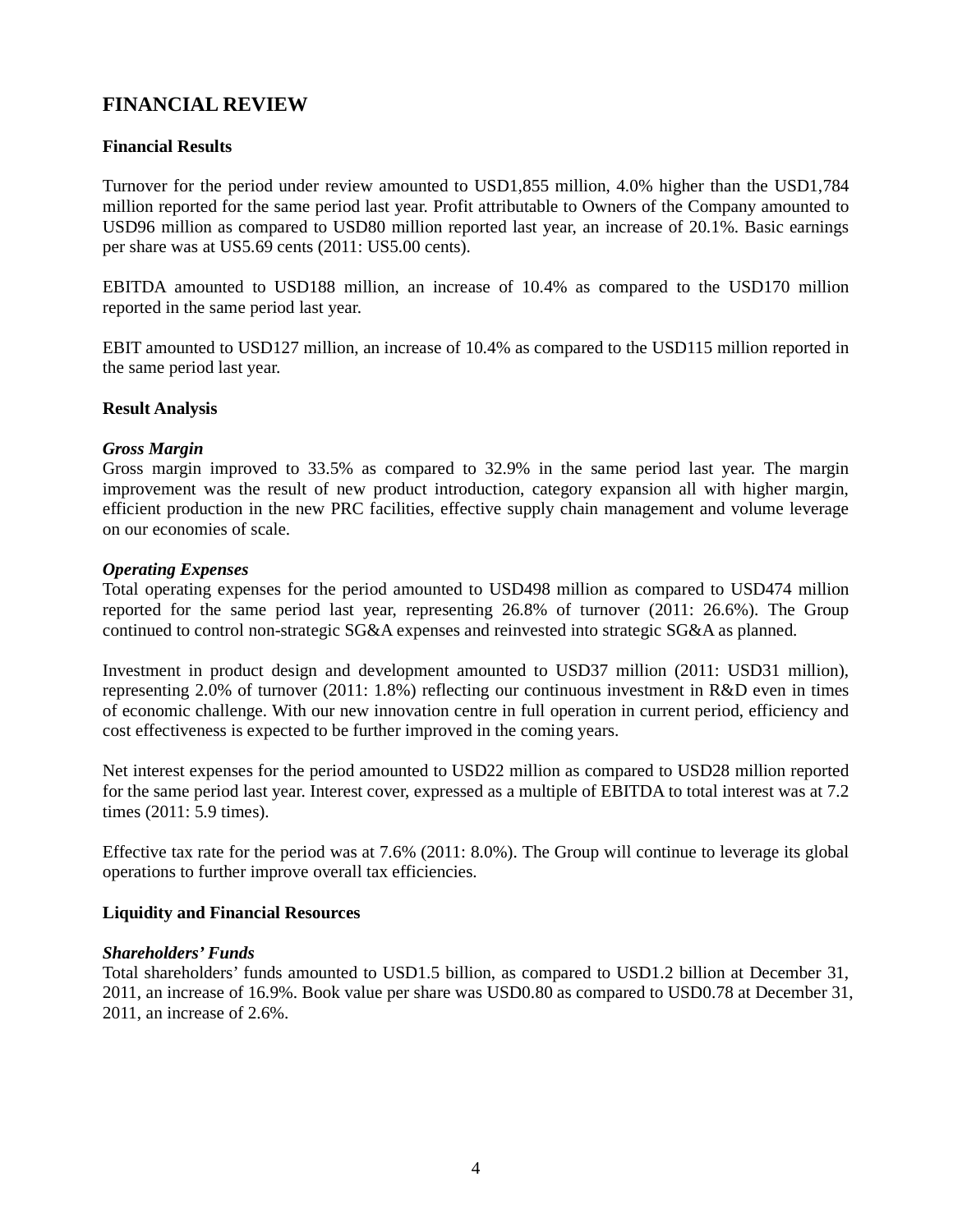## *Financial Position*

The Group's net gearing, expressed as a percentage of total net borrowings (excluding bank advance from factored trade receivables which are without recourse in nature) to equity attributable to Owners of the Company, improved to 37.4% as compared to 66.1% as at June 30, 2011. The gearing improvement is the result of our business growth and all the convertible bonds been converted into shares during the period. The Group remains confident that gearing will improve further after the successful implementation of key initiatives to deliver focused and stringent working capital management.

#### *Bank Borrowings*

Long term borrowing accounted for 33.7% of total debts (33.1% at December 31, 2011).

The Group's major borrowings continued to be in US Dollars and HK Dollars. Borrowings are predominantly LIBOR or Hong Kong best lending rates based. There is a natural hedge mechanism in place as the Group's major revenues are in US Dollars and currency exposure therefore is low. Currency, interest rate exposure, and cash management functions are all being closely monitored and managed by the Group's treasury team.

During the period, the Group repaid USD30 million of fixed interest rate notes, refinanced by other bank facilities with lower interest rates. This refinancing arrangement will lower our interest cost in future periods.

## *Working Capital*

Total inventory was at USD752 million as compared to USD801 million for the same period last year. The number of days inventory was at 73 days as compared to 82 days as at June 30, 2011. When compared to the year end level, inventory at the end of the first half of the year is normally higher in preparation for the peak shipment period in the second half of the year.

Trade receivables turnover days were at 64 days as compared to 68 days as at June 30, 2011. Excluding the gross up of the receivables factored which is without recourse in nature, receivable turnover days were at 57 days as compared to 61 days as at June 30, 2011. The Group is comfortable with the quality of the receivables and will continue to exercise due care in managing credit exposure.

Trade payables days were 69 days (62 days at December 31, 2011).

The Group's current ratio increased from 1.23 times to 1.33 times and the quick ratio also increased from 0.79 as at December 31, 2011 to 0.86.

Working capital as a percentage of sales was at 18.9% as compared to 22.1% for the same period last year.

#### *Capital Expenditure*

Total capital expenditures for the period amounted to USD37 million (2011: USD44 million).

#### *Capital Commitment and Contingent Liability*

As at June 30, 2012, total capital commitments amounted to USD19 million (2011: USD10 million), and there were no material contingent liabilities or off balance sheet obligations.

#### *Charges*

None of the Group's assets are charged or subject to encumbrance.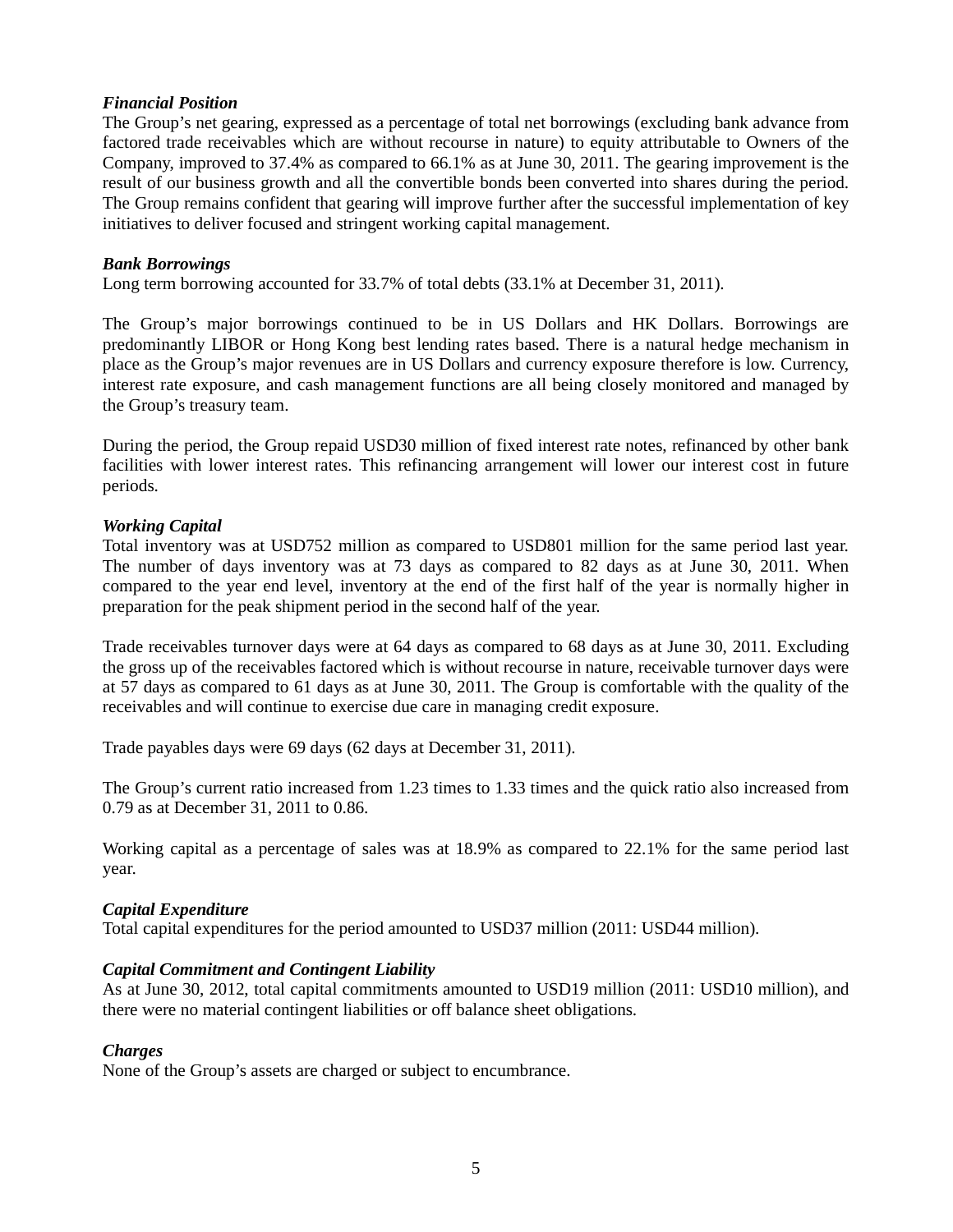# **HUMAN RESOURCES**

The Group employed a total of 18,521 employees (2011: 19,360 employees) in Hong Kong and overseas. Total staff cost for the period under review amounted to USD263 million as compared to USD251 million in the same period last year.

The Group regards human capital as vital for the Group's continuous growth and profitability and remains committed to improve the quality, competence and skills of all employees. It provides job related training and leadership development programs throughout the organization. The Group continues to offer competitive remuneration packages, discretionary share options, share awards and bonuses to eligible staff, based on the performance of the Group and the individual employee.

## **OUTLOOK**

The Group enters the second half with strong momentum across our businesses and is firmly positioned to build on the positive first half performance.

We are excited about the new products, such as the expanding range of new cordless lithium tools and innovative accessories, which will be launched. Also, as part of our aggressive strategy to continue achieving progress in operational excellence, we will drive further gains in efficiency across our manufacturing operations, supporting further margin improvement.

In Power Equipment, the MILWAUKEE®'s M12<sup>®</sup> and M18<sup>®</sup> cordless platforms and the RYOBI<sup>®</sup>'s 18-volt ONE+ System® will continue to see expansion as we add to the ranges and more end-users adopt our highly advanced lithium technology. In Outdoor Products, we will be expanding our lithium cordless product range to capture the growing demand for cordless.

Profitability for Floor Care has shown improvement when compared to the second half of last year. We anticipate that the improvements will continue, supported by a stream of innovative new products and first half operational changes.

With our stable of powerful brands and pipeline of new products, we are confident of delivering another period of record sales and profit.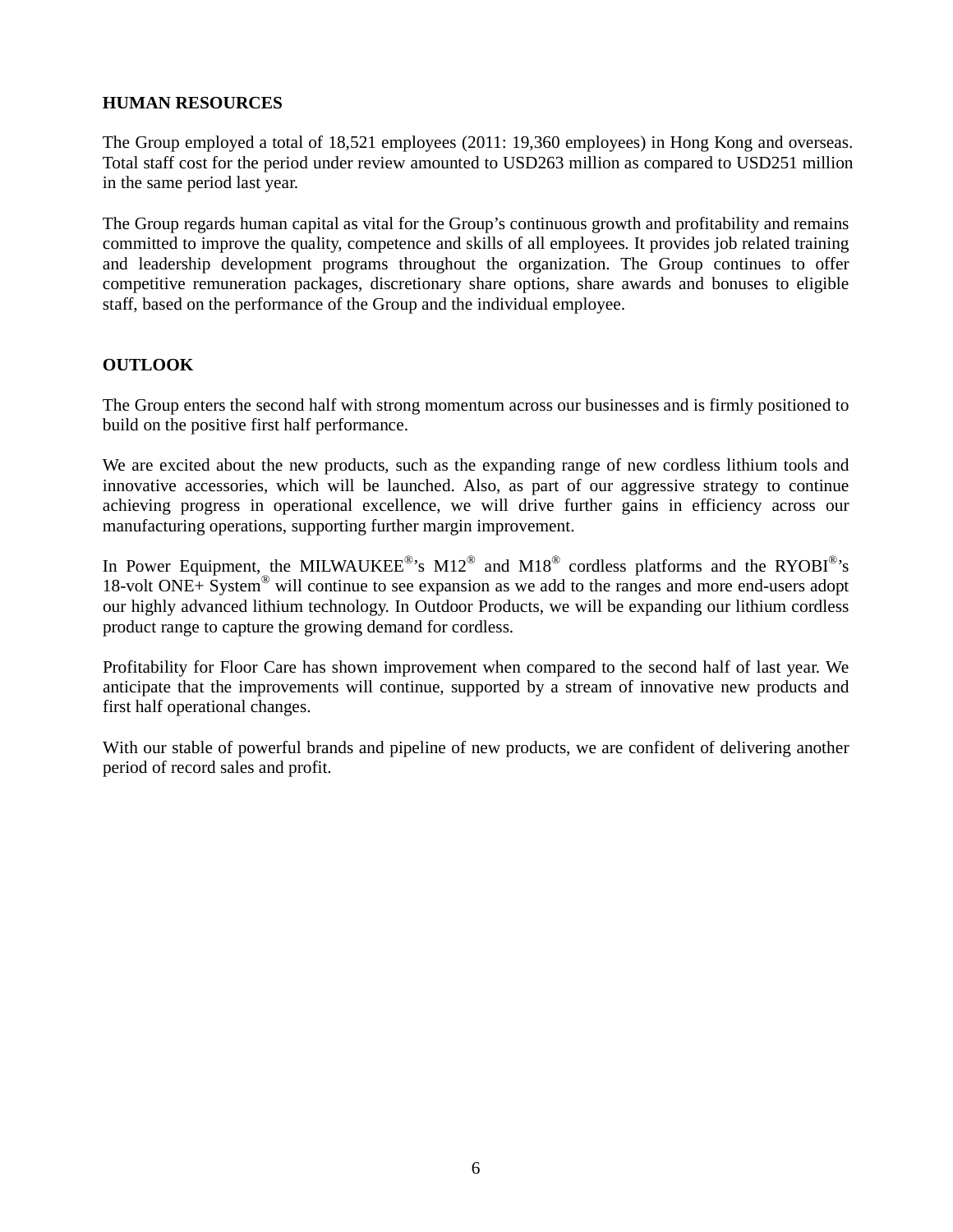## **COMPLIANCE WITH THE CORPORATE GOVERNANCE CODE OF THE LISTING RULES**

The Company has complied with all the code provisions of the Code on Corporate Governance Practices (effective until March 31, 2012) and the Corporate Governance Code (effective from April 1, 2012) set out in Appendix 14 of the Rules Governing the Listing of Securities on The Stock Exchange of Hong Kong Limited (the "Listing Rules") throughout the six months period ended June 30, 2012, except none of the Directors are appointed for a specific term since they are subject to retirement by rotation and re-election in accordance with the Articles of Association of the Company. Further, Mr Christopher Patrick Langley OBE (an Independent Non-executive Director) was unable to attend the annual general meeting of the Company held on May 18, 2012 as he had to attend another annual general meeting of which he is the chairman of the audit committee.

#### **COMPLIANCE WITH THE MODEL CODE OF THE LISTING RULES**

The Board has adopted the provisions of the Model Code for Securities Transactions by Directors of Listed Issuers set out in Appendix 10 of the Listing Rules (the "Model Code"). The Company has made specific enquiries of the Directors regarding any non-compliance with the Model Code during the six months period ended June 30, 2012 and all of them confirmed that they have fully complied with the required standards as set out in the Model Code. The Board has also adopted another code of conduct on terms no less onerous than the Model Code that applies to securities transactions of all relevant employees who may be in possession of unpublished price sensitive information in relation to the Company (the "Code for Securities Transactions by Relevant Employees"). Both the Model Code and the Code for Securities Transactions by Relevant Employees have been published on the Company's website (www.ttigroup.com).

#### **REVIEW OF ACCOUNTS**

The Audit Committee has reviewed with the Company's external auditors, Deloitte Touche Tohmatsu, and the senior management of the Group the unaudited financial statements of the Company for the six months period ended June 30, 2012, the accounting principles and practices adopted by the Group and the internal controls and financial reporting matters. The Board acknowledges its responsibility for the preparation of the accounts of the Group.

#### **PURCHASE, SALES OR REDEMPTION OF SECURITIES**

A total of 3,330,000 ordinary shares of HKD0.10 each in the Company were repurchased by the Company during the period at prices ranging from HKD7.93 to HKD9.85 per share. The aggregate amount paid by the Company for such repurchases amounting to USD3,870,000 was charged to the retained earnings.

The repurchased shares were cancelled and the issued share capital and the capital redemption reserve of the Company was reduced and increased respectively by the par value thereof.

The repurchase of the Company's shares during the period were effected by the Directors pursuant to the mandate from shareholders received at the previous annual general meeting, with a view to benefiting shareholders as a whole by enhancing the net asset value per share and earnings per share of the Company.

Except as disclosed above, neither the Company nor any of its subsidiaries purchased, redeemed or sold any of the Company's listed securities during the period.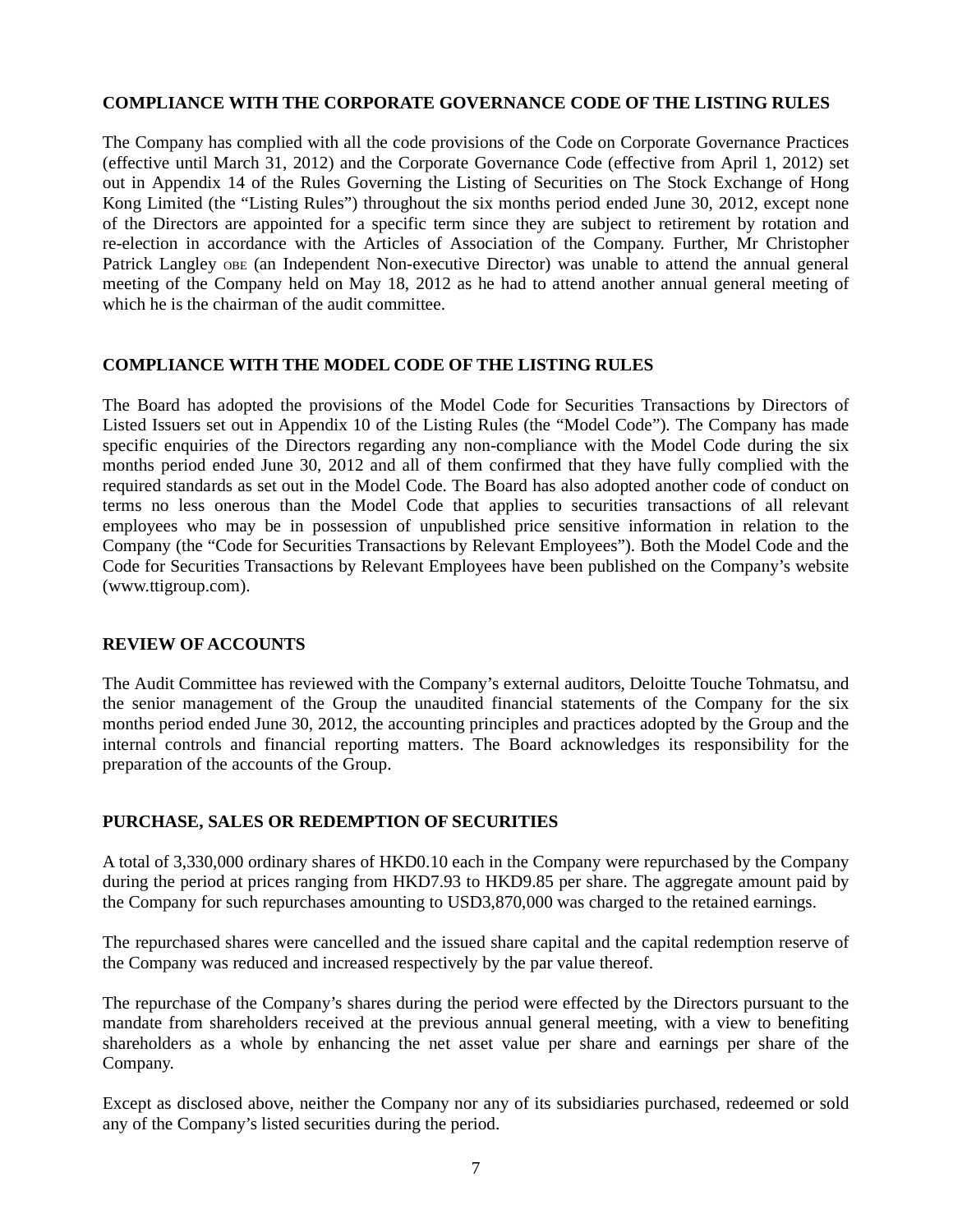#### **CLOSURE OF REGISTER OF MEMBERS**

The register of members of the Company will be closed from September 13, 2012 to September 14, 2012, both days inclusive. In order to qualify for the interim dividend, all transfers accompanied by the relevant share certificates must be lodged with the Company's share registrars, Tricor Secretaries Limited, at 26/F., Tesbury Centre, 28 Queen's Road East, Hong Kong not later than 4:00 p.m. on September 12, 2012.

## **PUBLICATION OF INTERIM RESULTS AND INTERIM REPORT**

This results announcement is published on the Company's website (www.ttigroup.com) and the HKExnews website (www.hkexnews.hk) of Hong Kong Exchanges and Clearing Limited. The 2012 Interim Report of the Company containing all the information required by the Listing Rules will be dispatched to the shareholders and available on the above websites in due course.

> By order of the Board **Horst Julius Pudwill**  Chairman

Hong Kong, August 16, 2012

*As at the date of this announcement, the Board of the Company comprises five Group Executive Directors, namely, Mr Horst Julius Pudwill (Chairman), Mr Joseph Galli Jr (Chief Executive Officer), Mr Patrick Kin Wah Chan, Mr Frank Chi Chung Chan and Mr Stephan Horst Pudwill, one Non-executive Director, namely, Prof Roy Chi Ping Chung BBS JP and five Independent Non-executive Directors, namely, Mr Joel Arthur Schleicher, Mr Christopher Patrick Langley OBE, Mr Manfred Kuhlmann, Mr Peter David Sullivan and Mr Vincent Ting Kau Cheung.* 

*This results announcement is published on the website of the Company (www.ttigroup.com) and the HKExnews website (www.hkexnews.hk).* 

*All trademarks are intellectual property of their respective owners and are protected under trademark law.* 

*AEG® is a registered trademark and its use is pursuant to a License granted by AB Electrolux (publ).* 

*RYOBI® is a registered trademark and its use is pursuant to a License granted by Ryobi Limited.* 

*RIDGID® is a registered trademark of Ridgid, Inc., part of Emerson Professional Tools, a business of St. Louis-based Emerson (NYSE: EMR).*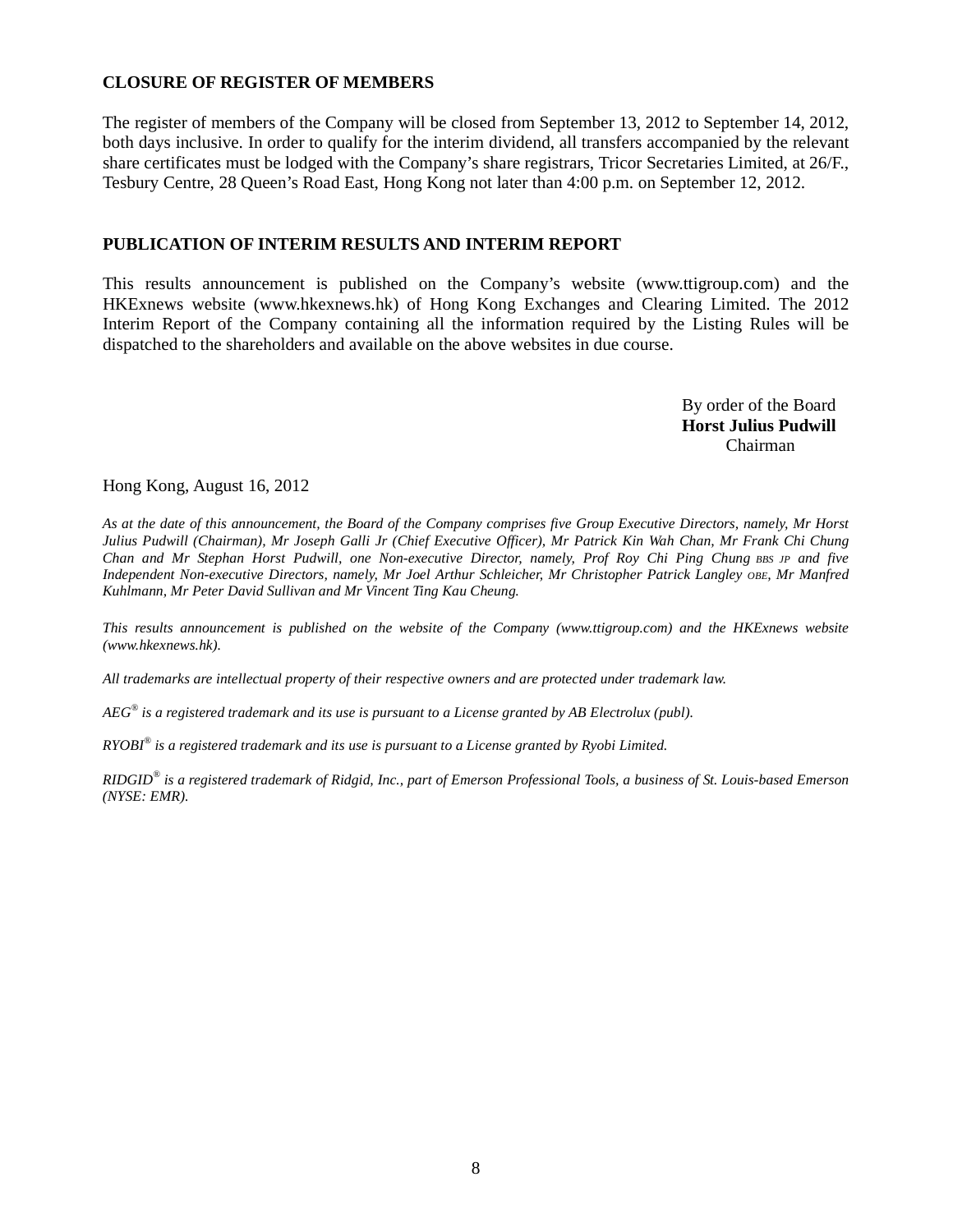# **RESULTS SUMMARY**

## **CONDENSED CONSOLIDATED STATEMENT OF COMPREHENSIVE INCOME (UNAUDITED)**

For the six months period ended June 30, 2012

|                                                                                                                                        | <b>Notes</b>     | 2012<br><b>USD'000</b><br>(Unaudited)              | 2011<br><b>USD'000</b><br>(Unaudited)             |
|----------------------------------------------------------------------------------------------------------------------------------------|------------------|----------------------------------------------------|---------------------------------------------------|
| Turnover<br>Cost of sales                                                                                                              | 3                | 1,854,793<br>(1,232,684)                           | 1,783,909<br>(1, 197, 565)                        |
| Gross profit<br>Other income<br>Interest income                                                                                        |                  | 622,109<br>2,187<br>4,075                          | 586,344<br>2,760<br>1,793                         |
| Selling, distribution, advertising and warranty expenses<br>Administrative expenses<br>Research and development costs<br>Finance costs |                  | (255, 615)<br>(204, 611)<br>(37, 362)<br>(26, 483) | (242, 411)<br>(199, 964)<br>(31,257)<br>(29, 298) |
| Profit before share of results of associates and taxation<br>Share of results of associates                                            |                  | 104,300                                            | 87,967<br>(273)                                   |
| Profit before taxation<br>Taxation charge                                                                                              | $\overline{4}$   | 104,300<br>(7, 916)                                | 87,694<br>(7,024)                                 |
| Profit for the period                                                                                                                  | 5                | 96,384                                             | 80,670                                            |
| Other comprehensive income                                                                                                             |                  |                                                    |                                                   |
| Exchange differences on translation of foreign operations<br>and other comprehensive (loss) income for the period                      |                  | (1, 458)                                           | 15,685                                            |
| Total comprehensive income for the period                                                                                              |                  | 94,926                                             | 96,355                                            |
| Profit for the period attributable to:<br>Owners of the Company<br>Non-controlling interests                                           |                  | 96,362<br>22                                       | 80,259<br>411                                     |
|                                                                                                                                        |                  | 96,384                                             | 80,670                                            |
| Total comprehensive income attributable to:<br>Owners of the Company<br>Non-controlling interests                                      |                  | 94,906<br>20                                       | 95,909<br>446                                     |
|                                                                                                                                        |                  | 94,926                                             | 96,355                                            |
| Earnings per share (US cents)<br><b>Basic</b><br>Diluted                                                                               | $\boldsymbol{7}$ | 5.69<br>5.51                                       | 5.00<br>4.79                                      |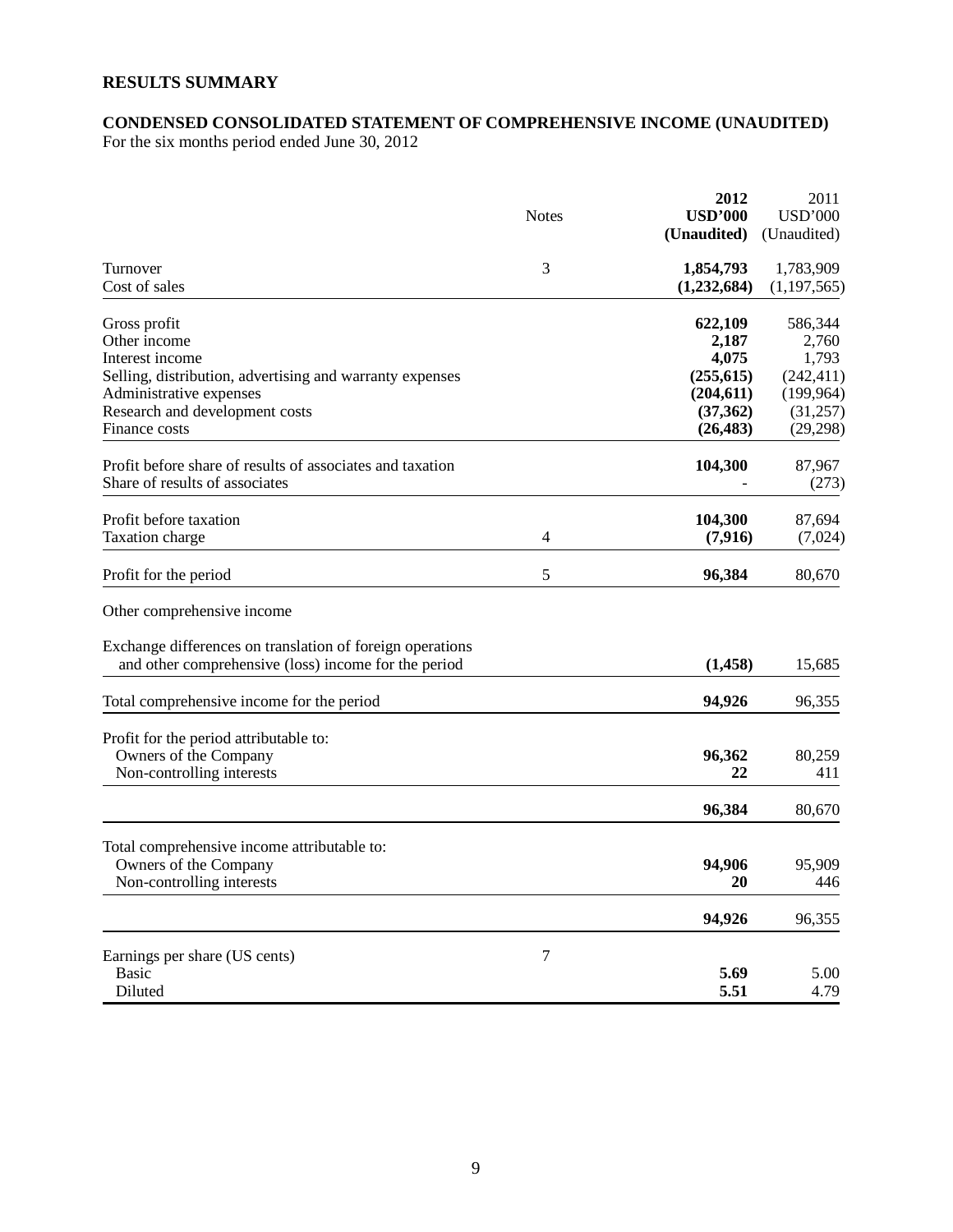# **CONDENSED CONSOLIDATED STATEMENT OF FINANCIAL POSITION (UNAUDITED)**  As at June 30, 2012

|                                                        |              | June 30<br>2012   | December 31<br>2011 |
|--------------------------------------------------------|--------------|-------------------|---------------------|
|                                                        | <b>Notes</b> | <b>USD'000</b>    | <b>USD'000</b>      |
|                                                        |              | (Unaudited)       | (Audited)           |
| <b>ASSETS</b>                                          |              |                   |                     |
| <b>Non-current assets</b>                              |              |                   |                     |
| Property, plant and equipment                          | 8 & 15       | 358,912           | 360,082             |
| Lease prepayments                                      |              | 36,034            | 36,432              |
| Goodwill                                               |              | 530,401           | 530,856             |
| Intangible assets                                      | 8            | 391,787           | 371,275             |
| Interests in associates                                |              | 18,415            | 20,165              |
| Available-for-sale investments                         |              | 1,269             | 1,269               |
| Deferred tax assets                                    |              | 76,156            | 73,633              |
|                                                        |              | 1,412,974         | 1,393,712           |
|                                                        |              |                   |                     |
| <b>Current assets</b>                                  |              |                   |                     |
| Inventories                                            | 9            | 752,186           | 704,419             |
| Trade and other receivables                            |              | 726,610<br>89,211 | 673,457<br>72,897   |
| Deposits and prepayments<br>Bills receivable           | 9            | 25,022            | 35,760              |
| Tax recoverable                                        |              | 7,945             | 12,361              |
| Trade receivables from an associate                    |              | 78                | 205                 |
| Derivative financial instruments                       |              | 5,983             | 8,867               |
| Held-for-trading investments                           |              | 7,060             | 8,288               |
| Bank balances, deposits and cash                       |              | 530,076           | 459,650             |
|                                                        |              | 2,144,171         | 1,975,904           |
| <b>Current liabilities</b>                             |              |                   |                     |
| Trade and other payables                               | 10           | 704,606           | 618,863             |
| Bills payable                                          | 10           | 55,184            | 42,991              |
| Warranty provision                                     |              | 42,722            | 44,748              |
| Trade payables to an associate                         |              |                   | 4,037               |
| Tax payable                                            |              | 8,024             | 10,937              |
| Derivative financial instruments                       |              | 6,498             | 9,002               |
| Restructuring provision                                |              | 1,426             | 3,743               |
| Dividend payable                                       |              | 18,185            |                     |
| Obligations under finance leases - due within one year |              | 1,206             | 1,730               |
| Discounted bills with recourse                         |              | 539,385           | 518,897             |
| Unsecured borrowings - due within one year             | 11           | 217,488           | 194,025             |
| Convertible bonds                                      | 12           |                   | 134,001             |
| <b>Bank</b> overdrafts                                 |              | 22,329            | 19,972              |
|                                                        |              | 1,617,053         | 1,602,946           |
| Net current assets                                     |              | 527,118           | 372,958             |
| Total assets less current liabilities                  |              | 1,940,092         | 1,766,670           |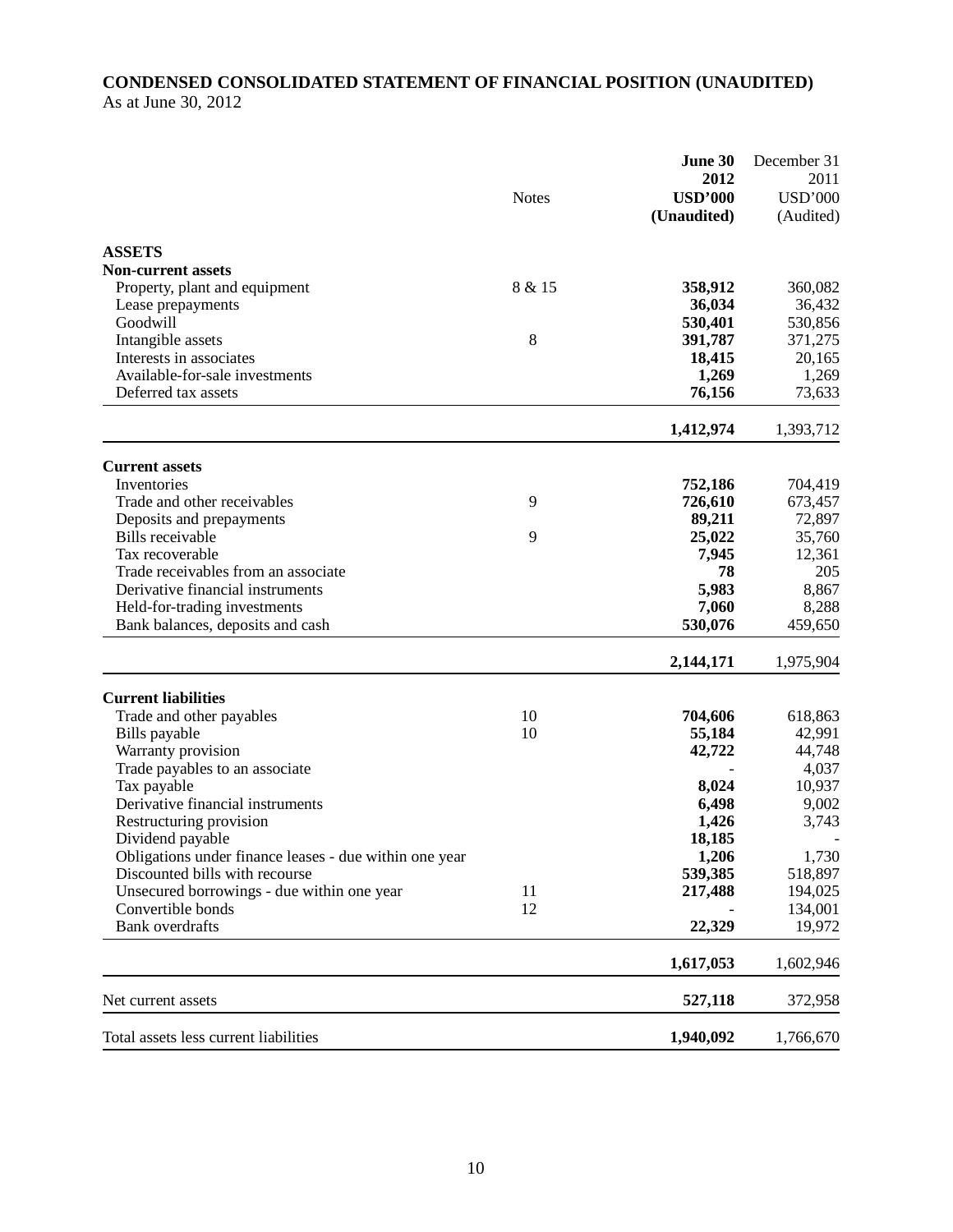# **CONDENSED CONSOLIDATED STATEMENT OF FINANCIAL POSITION (UNAUDITED) - continued**

As at June 30, 2012

|                                                                           |              | June 30            | December 31        |
|---------------------------------------------------------------------------|--------------|--------------------|--------------------|
|                                                                           |              | 2012               | 2011               |
|                                                                           | <b>Notes</b> | <b>USD'000</b>     | <b>USD'000</b>     |
|                                                                           |              | (Unaudited)        | (Audited)          |
| <b>CAPITAL AND RESERVES</b>                                               |              |                    |                    |
| Share capital                                                             | 13           | 23,372             | 20,533             |
| Reserves                                                                  |              | 1,433,030          | 1,225,043          |
| Equity attributable to owners of the Company<br>Non-controlling interests |              | 1,456,402<br>8,572 | 1,245,576<br>8,552 |
| Total equity                                                              |              | 1,464,974          | 1,254,128          |
| <b>NON-CURRENT LIABILITIES</b>                                            |              |                    |                    |
| Obligations under finance leases - due after one year                     |              | 4,313              | 4,755              |
| Unsecured borrowings - due after one year                                 | 11           | 361,592            | 396,877            |
| Retirement benefit obligations                                            |              | 81,637             | 82,937             |
| Deferred tax liabilities                                                  |              | 27,576             | 27,973             |
|                                                                           |              | 475,118            | 512,542            |
| Total equity and non-current liabilities                                  |              | 1,940,092          | 1,766,670          |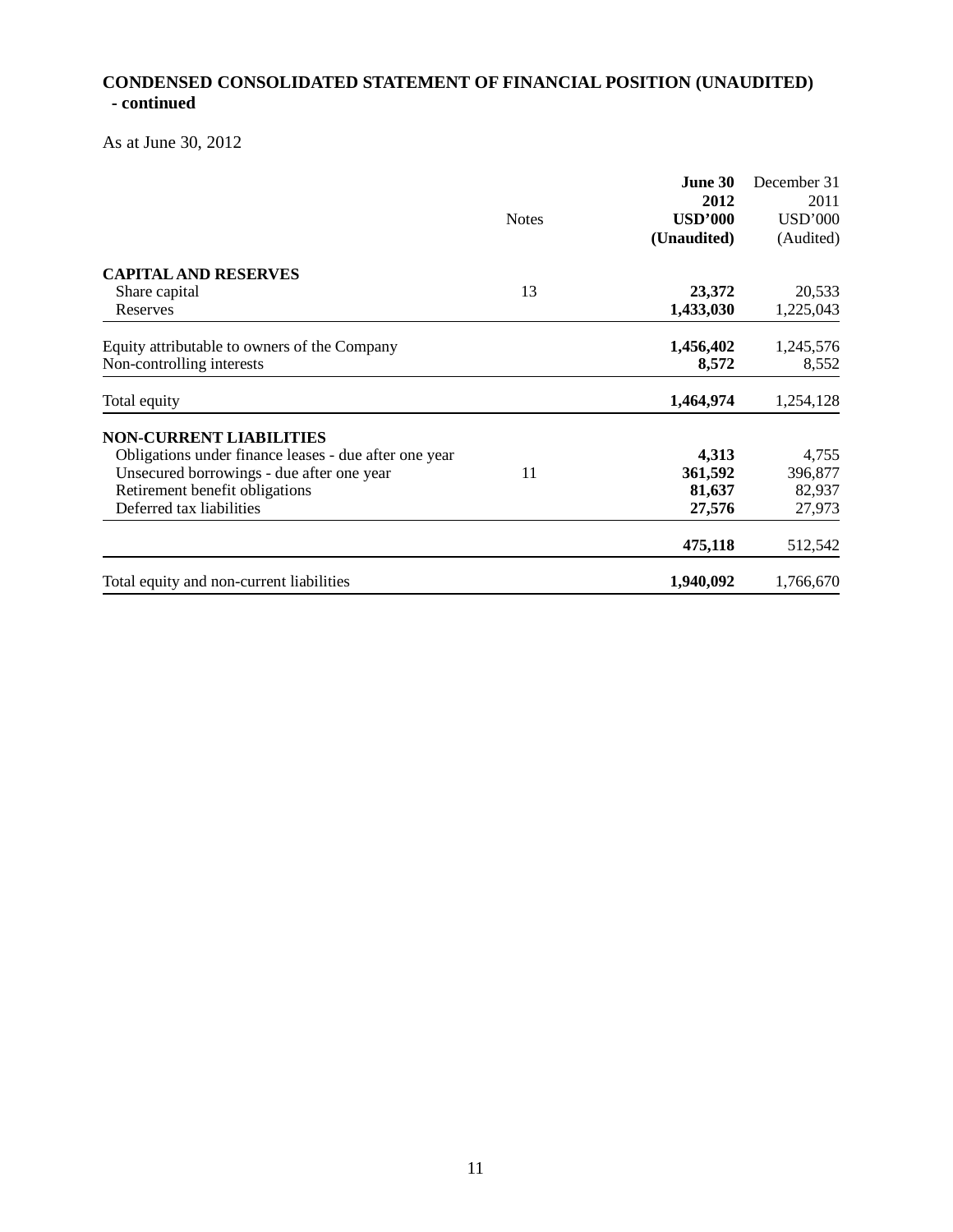#### **NOTES TO THE CONDENSED CONSOLIDATED FINANCIAL STATEMENTS (UNAUDITED)**

#### **1. Basis of preparation and accounting policies**

The condensed consolidated financial statements have been prepared in accordance with Hong Kong Accounting Standard ("HKAS") 34 "Interim Financial Reporting" issued by the Hong Kong Institute of Certified Public Accountants and the applicable disclosure requirements of Appendix 16 to the Rules Governing the Listing of Securities on The Stock Exchange of Hong Kong Limited ("Stock Exchange").

#### **2. Significant accounting policies**

The condensed consolidated financial statements have been prepared on the historical cost basis except for certain financial instruments which are measured at fair value.

The accounting policies and method of computations used in the condensed consolidated financial statements for the six months ended June 30, 2012 are the same as those followed in the preparation of the Group's annual financial statements for the year ended December 31, 2011.

In the current interim period, the Group has applied for the first time, certain amendments to Hong Kong Financial Reporting Standards ("HKFRSs") issued by the Hong Kong Institute of Certified Public Accountants ("HKICPA") that are mandatory effective for the current interim period.

The application of the above amendments to HKFRSs in the current interim period has had no material effect on the amounts reported in these condensed consolidated financial statements and/or disclosures set out in these condensed consolidated financial statements.

#### **3. Segment information**

The following is an analysis of the Group's revenue and results by reportable and operating segments for the period under review:

For the period ended June 30, 2012

|                               | <b>Power</b><br><b>USD'000</b> | <b>Floor Care</b><br><b>Equipment</b> and Appliances<br><b>USD'000</b> | <b>Eliminations</b><br>USD'000 | <b>Consolidated</b><br>USD'000 |
|-------------------------------|--------------------------------|------------------------------------------------------------------------|--------------------------------|--------------------------------|
| Turnover                      |                                |                                                                        |                                |                                |
| External sales                | 1,407,426                      | 447,367                                                                | $\overline{\phantom{0}}$       | 1,854,793                      |
| Inter-segment sales           | 6,960                          | 457                                                                    | (7, 417)                       |                                |
| <b>Total segment turnover</b> | 1,414,386                      | 447,824                                                                | (7, 417)                       | 1,854,793                      |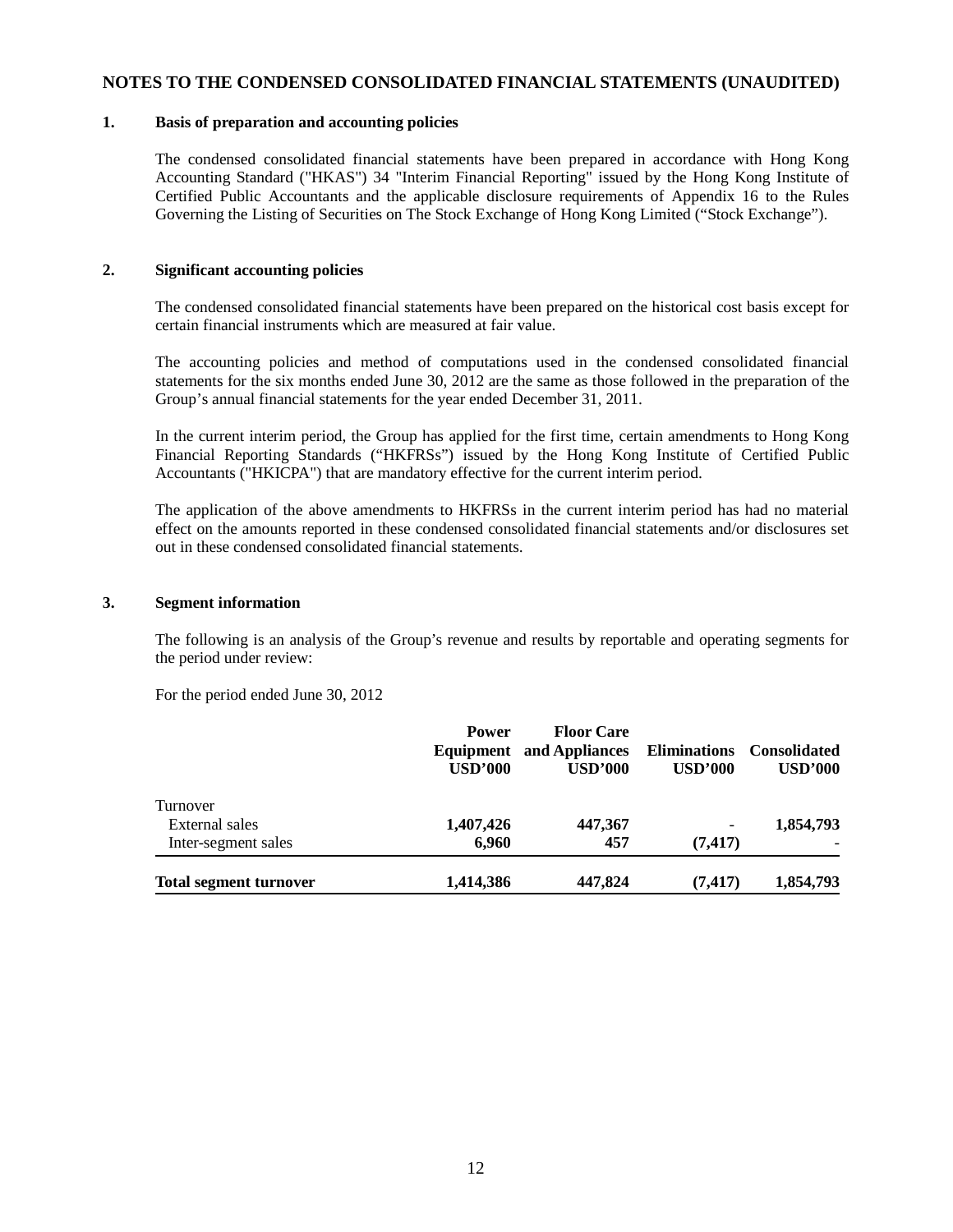#### **3. Segment information - continued**

For the period ended June 30, 2011

|                        | Power                | <b>Floor Care</b>         |                         |                         |
|------------------------|----------------------|---------------------------|-------------------------|-------------------------|
|                        | Equipment<br>USD'000 | and Appliances<br>USD'000 | Eliminations<br>USD'000 | Consolidated<br>USD'000 |
| Turnover               |                      |                           |                         |                         |
| External sales         | 1,294,529            | 489,380                   | -                       | 1,783,909               |
| Inter-segment sales    | 10,710               | 1,811                     | (12,521)                |                         |
| Total segment turnover | 1,305,239            | 491,191                   | (12, 521)               | 1,783,909               |

Inter-segment sales are charged at prevailing market rates.

|                                | Six months period ended June 30 |                |                                                                            |         |          |          |
|--------------------------------|---------------------------------|----------------|----------------------------------------------------------------------------|---------|----------|----------|
|                                |                                 | 2012           |                                                                            |         | 2011     |          |
|                                |                                 | <b>Floor</b>   |                                                                            |         | Floor    |          |
|                                | <b>Power</b>                    | Care and       |                                                                            | Power   | Care and |          |
|                                |                                 |                | <b>Equipment Appliances Consolidated</b> Equipment Appliances Consolidated |         |          |          |
|                                | <b>USD'000</b>                  | <b>USD'000</b> | <b>USD'000</b>                                                             | USD'000 | USD'000  | USD'000  |
| Segments results               | 114,801                         | 15,982         | 130,783                                                                    | 89,803  | 27,462   | 117,265  |
| Finance costs                  |                                 |                | (26, 483)                                                                  |         |          | (29,298) |
| Share of results of associates |                                 |                |                                                                            |         |          | (273)    |
| Profit before taxation         |                                 |                | 104,300                                                                    |         |          | 87,694   |
| Taxation charge                |                                 |                | (7,916)                                                                    |         |          | (7,024)  |
| Profit for the period          |                                 |                | 96,384                                                                     |         |          | 80,670   |

Segment profit represents the profit earned by each segment without allocation of share of results of associates and finance costs. This is the measure reported to the Group's Chief Executive Officer, the chief operating decision maker ("CODM") of the Group, for the purpose of resource allocation and performance assessment.

The following is an analysis of the Group's assets by reportable and operating segments reported to the CODM of the Group:

|                           | <b>June 30</b><br>2012 | December 31<br>2011 |
|---------------------------|------------------------|---------------------|
|                           | <b>USD'000</b>         | USD'000             |
| Power Equipment           | 2,292,598              | 2,175,535           |
| Floor Care and Appliances | 625,972                | 619,405             |
|                           | 2,918,570              | 2,794,940           |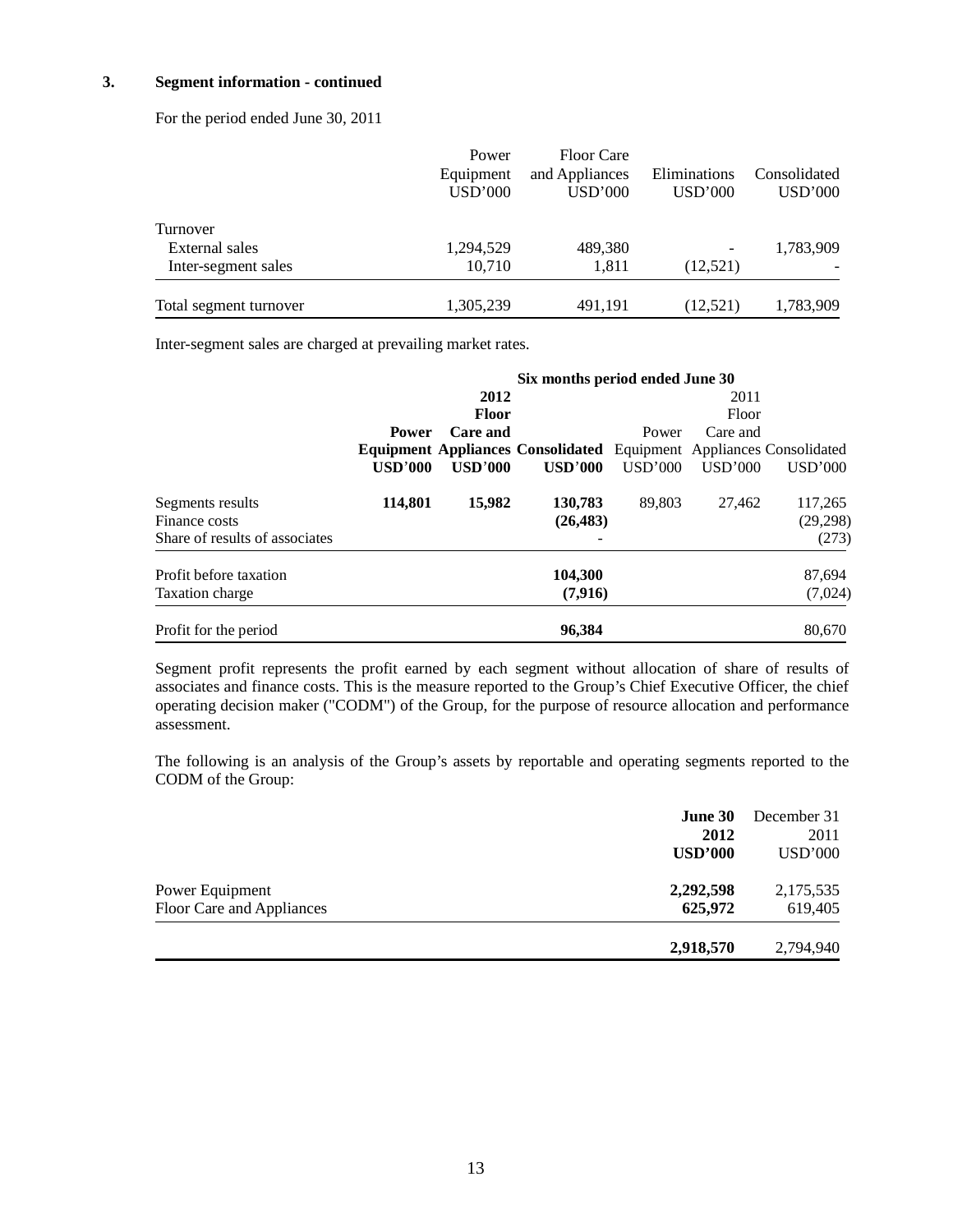#### **4. Taxation charge**

|                     | Six months period ended |                |
|---------------------|-------------------------|----------------|
|                     |                         | June 30        |
|                     | 2012                    | 2011           |
|                     | <b>USD'000</b>          | <b>USD'000</b> |
| Current tax:        |                         |                |
| Hong Kong           | 569                     | 700            |
| <b>Overseas Tax</b> | 6,219                   | 12,679         |
| Deferred Tax        | 1,128                   | (6,355)        |
|                     | 7,916                   | 7,024          |

Hong Kong Profits Tax is calculated at 16.5% of the estimated assessable profits for the period.

Taxation arising in other jurisdictions is calculated at the rates prevailing in the relevant jurisdictions.

#### **5. Profit for the period**

|                                                                       | Six months period ended<br><b>June 30</b> |                 |
|-----------------------------------------------------------------------|-------------------------------------------|-----------------|
|                                                                       | 2012<br>USD'000                           | 2011<br>USD'000 |
| Profit for the period has been arrived at after charging (crediting): |                                           |                 |
| Depreciation and amortisation of property, plant and equipment        | 36,172                                    | 34,866          |
| Amortisation of lease prepayments                                     | 163                                       | 159             |
| Amortisation of intangible assets                                     | 24,773                                    | 20,237          |
| Total depreciation and amortisation                                   | 61,108                                    | 55,262          |
| Exchange loss (gain)                                                  | 4,942                                     | (10,082)        |
| Staff costs                                                           | 263,391                                   | 250,747         |
| Fair value loss on held-for-trading investments                       | 1,228                                     | 762             |

#### **6. Dividends**

A dividend of HK7.75 cents (approximately US1.00 cent) per share (2011: HK6.25 cents (approximately US0.80 cent) per share) was paid to shareholders as the final dividend for 2011 on July 6, 2012.

The Directors have determined that an interim dividend of HK6.75 cents (approximately US0.87 cent) per share (2011: HK5.00 cents (approximately US0.64 cent) per share) should be paid to the shareholders of the Company whose names appear in the Register of Members on September 14, 2012.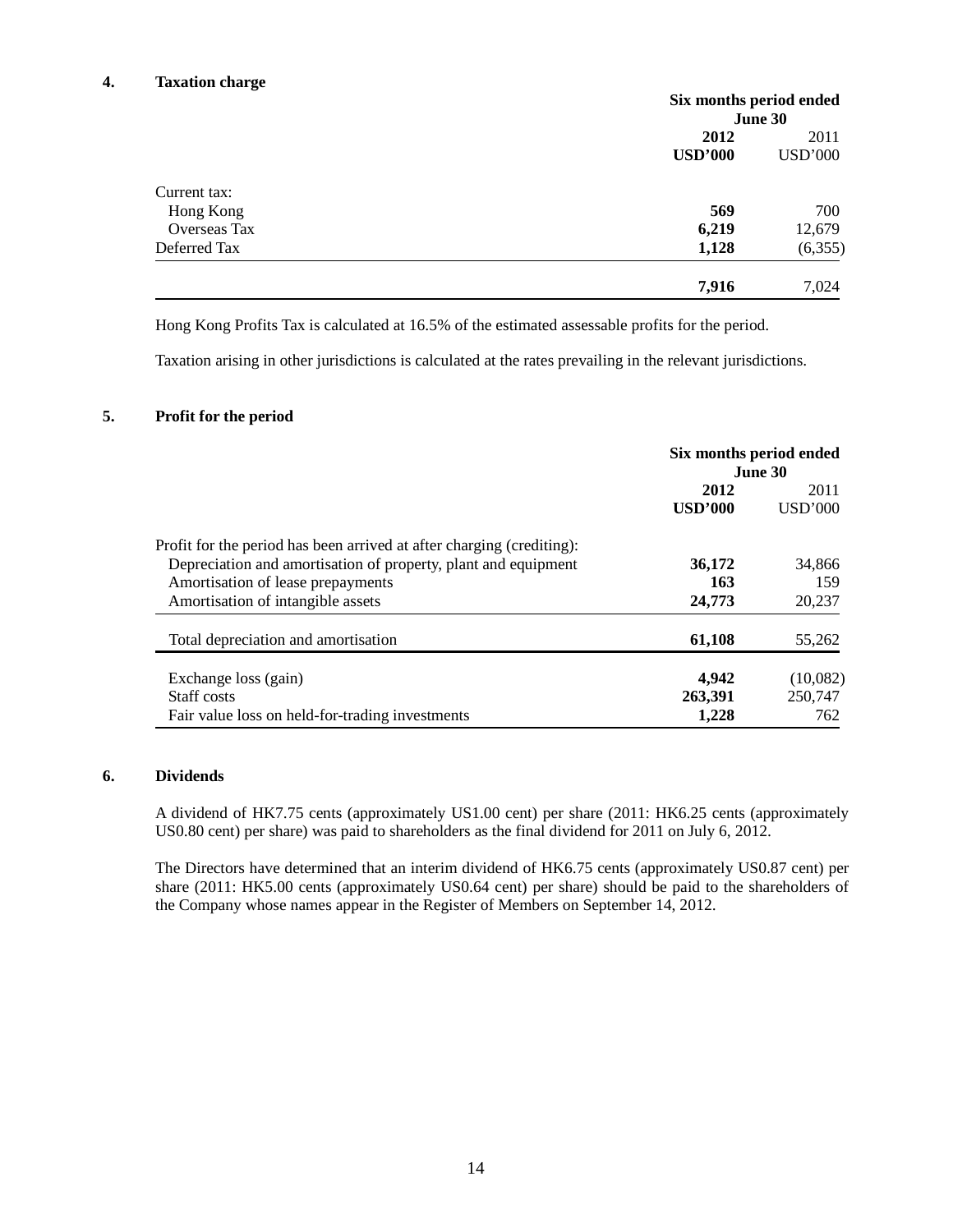## **7. Earnings per share**

The calculation of the basic and diluted earnings per share attributable to the ordinary shareholders of the Company is based on the following data:

|                                                                                                                      | Six months period ended<br>June 30 |                             |
|----------------------------------------------------------------------------------------------------------------------|------------------------------------|-----------------------------|
|                                                                                                                      | 2012<br><b>USD'000</b>             | 2011<br><b>USD'000</b>      |
| Earnings for the purpose of basic earnings per share:<br>Profit for the period attributable to owners of the Company | 96,362                             | 80,259                      |
| Effect of dilutive potential ordinary shares:<br>Effective interest on convertible bonds (net of tax)                | 4,457                              | 7,772                       |
| Earnings for the purpose of diluted earnings per share                                                               | 100,819                            | 88,031                      |
| Weighted average number of ordinary shares for the purpose of<br>basic earnings per share                            |                                    | 1,694,876,782 1,606,738,752 |
| Effect of dilutive potential ordinary shares:<br>Share options<br>Convertible bonds                                  | 5,430,285<br>129,688,975           | 6,617,803<br>223,557,000    |
| Weighted average number of ordinary shares for the purpose of<br>diluted earnings per share                          |                                    | 1,829,996,042 1,836,913,555 |

The computation of diluted earnings per share for the six months ended June 30, 2012 and June 30, 2011 does not assume the exercise of the Company's outstanding share options if the exercise price of these options is higher than the average market price for the Company's shares.

#### **8. Additions to property, plant and equipment/intangible assets**

During the period, the Group spent approximately USD37 million (for the six months ended June 30, 2011: USD44 million) and USD45 million (for the six months ended June 30, 2011: USD23 million) on the acquisition of property, plant and equipment and intangible assets respectively.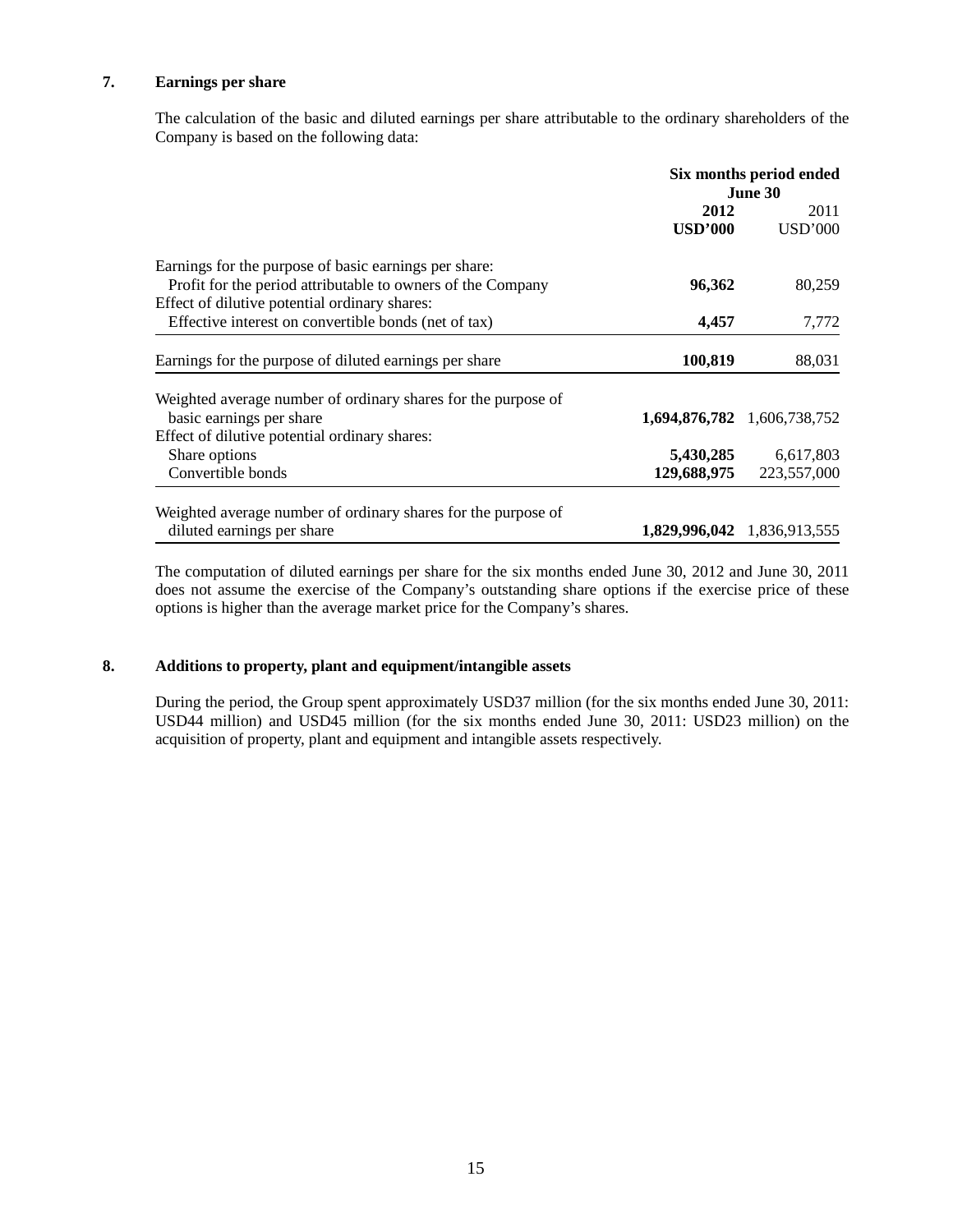## **9. Trade and other receivables/Bills receivable**

The Group has a policy of allowing credit periods ranging from 60 days to 120 days. The aging analysis of trade receivables based on the invoice date is as follows:

|                         | June 30<br>2012<br><b>USD'000</b> | December 31<br>2011<br><b>USD'000</b> |
|-------------------------|-----------------------------------|---------------------------------------|
| 0 to 60 days            | 612,456                           | 569,695                               |
| 61 to 120 days          | 24,937                            | 17,145                                |
| 121 days or above       | 21,267                            | 19,806                                |
| Total trade receivables | 658,660                           | 606,646                               |
| Other receivables       | 67,950                            | 66,811                                |
|                         | 726,610                           | 673,457                               |

All the Group's bills receivable at June 30, 2012 are due within 120 days.

#### **10. Trade and other payables/Bills payable**

The aging analysis of trade payables based on the invoice date is as follows:

|                                        | June 30<br>2012<br><b>USD'000</b> | December 31<br>2011<br><b>USD'000</b> |
|----------------------------------------|-----------------------------------|---------------------------------------|
| $0$ to 60 days                         | 324,459                           | 259,435                               |
| $61$ to 120 days<br>121 days or above  | 112,124<br>11,530                 | 93,376<br>7,048                       |
| Total trade payables<br>Other payables | 448,113<br>256,493                | 359,859<br>259,004                    |
|                                        | 704,606                           | 618,863                               |

All the Group's bills payable at June 30, 2012 are due within 120 days.

#### **11. Unsecured borrowings**

During the period, the Group obtained new bank borrowings in the amount of USD353 million (2011: USD161 million) which are London Interbank Offered Rate, Euro Interbank Offered Rate or Hong Kong best lending rates based. The Group repaid the existing bank borrowings in the amount of USD332 million (2011: USD336 million).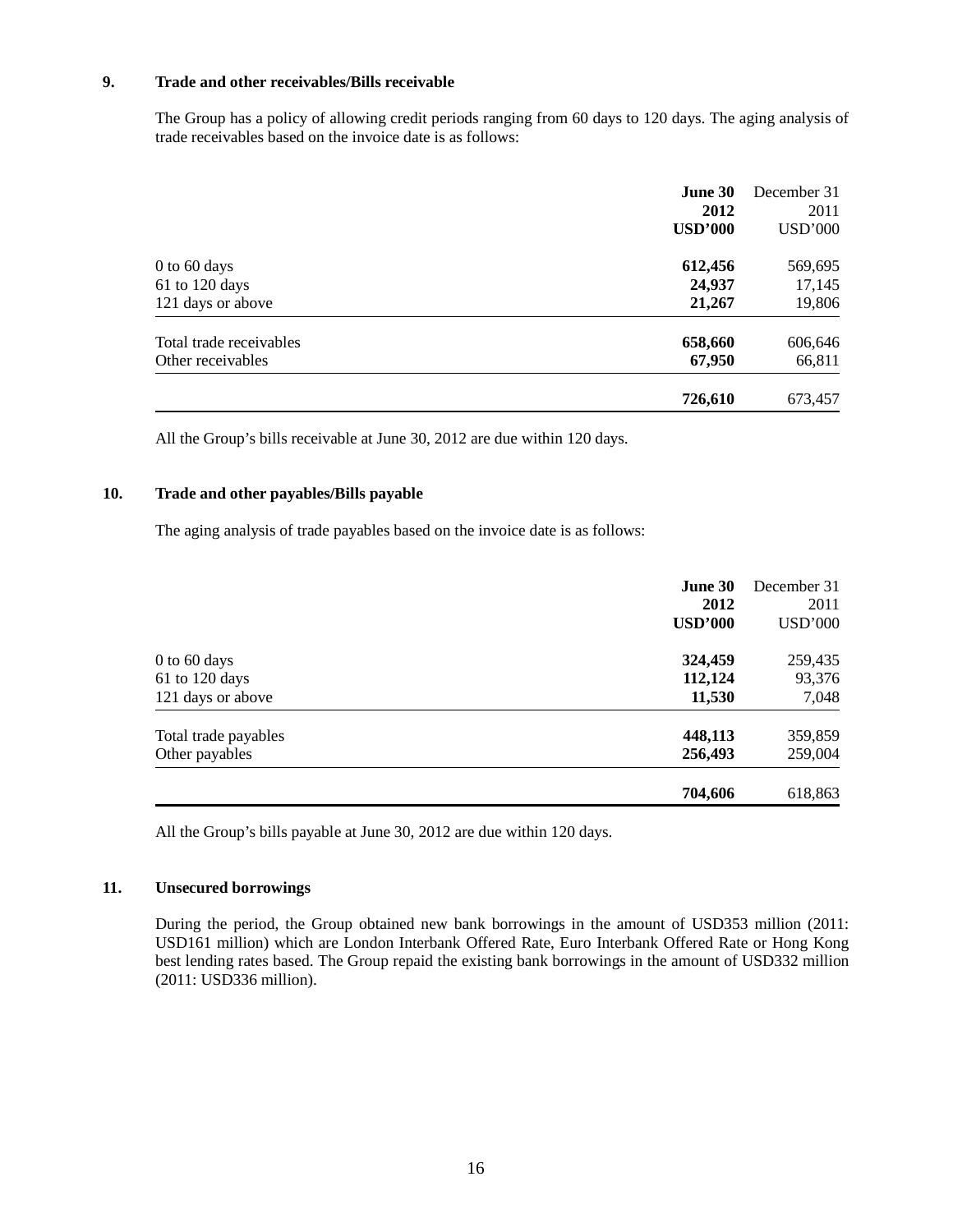#### **12. Convertible bonds**

In 2009, the Group issued two tranches of 5-year 8.5% coupon convertible bonds with an aggregate principal amount of USD150,000,000 ("Convertible Bonds 2014"). Unless previously redeemed, converted or purchased and cancelled, the Convertible Bonds 2014 will be redeemed at their principal amount on the maturity date on April 30, 2014.

At the option of the Convertible Bonds 2014's holders, on April 30, 2012, the holders could redeem Convertible Bond 2014 at the principal amount plus accrued interest to the date of redemption. Accordingly, the Convertible Bonds 2014 were classified as current liabilities as of December 31, 2011.

The weighted average effective interest rate of Convertible Bonds 2014 is 15.57%.

During the period, all the Convertible Bonds 2014 were converted into 223,557,689 shares of the Company at HKD5.20 per share.

#### **13. Share capital**

|                                        | Number of shares            |             | <b>Share capital</b> |                |
|----------------------------------------|-----------------------------|-------------|----------------------|----------------|
|                                        | June 30                     | December 31 | <b>June 30</b>       | December 31    |
|                                        | 2012                        | 2011        | 2012                 | 2011           |
|                                        |                             |             | <b>USD'000</b>       | <b>USD'000</b> |
| Ordinary shares of HKD0.10 each        |                             |             |                      |                |
| Authorised                             | 2,400,000,000 2,400,000,000 |             | 30,769               | 30,769         |
| Issued and fully paid:                 |                             |             |                      |                |
| At the beginning of the period         | 1,601,564,252 1,606,625,752 |             | 20,533               | 20,598         |
| Issue of shares upon exercise of share |                             |             |                      |                |
| options                                | 395,000                     | 455,000     | 5                    | 6              |
| Repurchase of shares                   | (3,330,000)                 | (5,516,500) | (43)                 | (71)           |
| Conversion of convertible bonds        | 223,557,689                 |             | 2,877                |                |
| At the end of the period               | 1,822,186,941 1,601,564,252 |             | 23,372               | 20,533         |

During the period, the Company repurchased its own shares through the Stock Exchange as follows:

|                     | No. of ordinary |                 |            | Aggregate      |
|---------------------|-----------------|-----------------|------------|----------------|
|                     | shares at       | Price per share |            | consideration  |
|                     | HKD0.10 each    | Highest         | Lowest     | paid           |
| Month of repurchase |                 | <b>HKD</b>      | <b>HKD</b> | <b>USD'000</b> |
| January 2012        | 200,000         | 8.01            | 7.93       | 205            |
| May 2012            | 1,980,000       | 9.85            | 8.59       | 2,316          |
| June 2012           | 1,150,000       | 9.40            | 8.75       | 1,349          |
|                     | 3,330,000       |                 |            | 3,870          |

The repurchased shares were cancelled and accordingly the issued share capital of the Company was reduced by the nominal value of these shares. An amount equivalent to the par value of the shares cancelled of USD43,000 was transferred to the capital redemption reserve. The consideration paid on the repurchase of the shares of approximately USD3,870,000 was charged to retained profits.